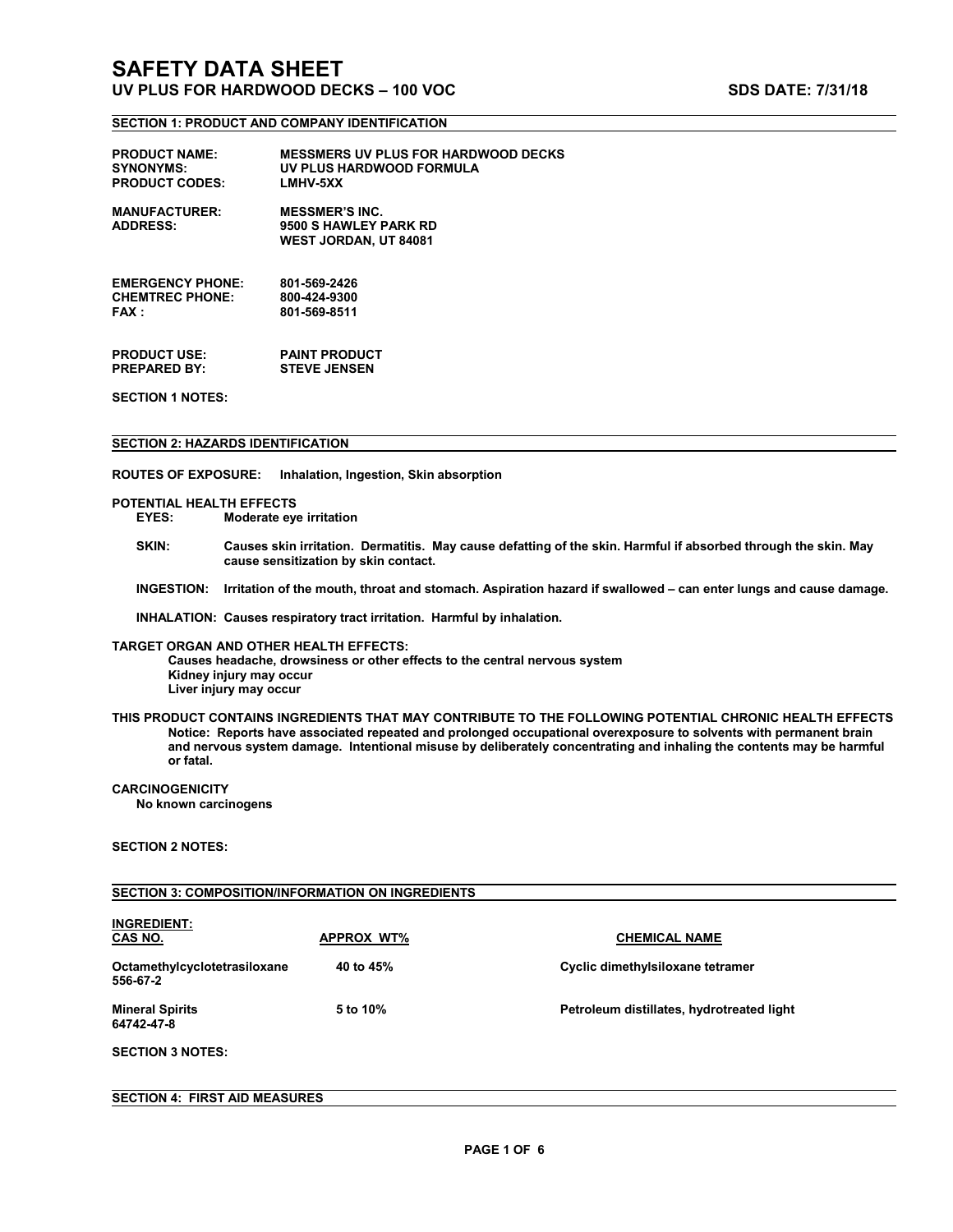### **SAFETY DATA SHEET**

- **UV PLUS FOR HARDWOOD DECKS – 100 VOC SDS DATE: 7/31/18** Get medical attention, if symptoms develop or persist. Immediately flush eye(s) with plenty of water. Remove any contact **lenses and open eyes wide apart.**
- SKIN: Remove contaminated clothing and shoes. Wash off immediately with plenty of water for at least 15 minutes. Get medical **attention, if symptoms develop or persist**
- INGESTION: Rinse mouth with water. Give one or two glasses of water. Only induce vomiting at the instruction of medical **personnel. Do NOT induce vomiting. Never give anything by mouth to an unconscious person. If vomiting occurs, keep head lower than hips to prevent aspiration. Get medical attention immediately.**
- INHALATION: Move injured person into fresh air and keep person calm under observation. Get medical attention immediately.

**NOTES TO PHYSICIANS OR FIRST AID PROVIDERS: N/A**

### **SECTION 4 NOTES:**

### **SECTION 5: FIRE-FIGHTING MEASURES**

| <b>FLAMMABLE LIMITS IN AIR, UPPER: 6</b><br>(% BY VOLUME)<br>LOWER: .7     |                                                                                                                                                                                                                                                                                                                                                |
|----------------------------------------------------------------------------|------------------------------------------------------------------------------------------------------------------------------------------------------------------------------------------------------------------------------------------------------------------------------------------------------------------------------------------------|
| <b>FLASH POINT:</b><br>F: 104<br>C: 40<br><b>METHOD USED:</b><br>TCC       |                                                                                                                                                                                                                                                                                                                                                |
| <b>AUTOIGNITION TEMPERATURE:</b><br>F: not determined<br>C: not determined |                                                                                                                                                                                                                                                                                                                                                |
| <b>EXTINGUISHING MEDIA:</b>                                                | Carbon dioxide, dry chemical, foam and/or water fog.                                                                                                                                                                                                                                                                                           |
| <b>SPECIAL FIRE FIGHTING PROCEDURES:</b>                                   | Firefighters should be equipped with self-contained breathing apparatus and turn<br>out gear. Keep containers and surroundings cool with water spray.                                                                                                                                                                                          |
| UNUSUAL FIRE AND EXPLOSION HAZARDS:                                        | Rags, steel wool or waste soaked with this product may spontaneously catch fire if<br>improperly discarded. Immediately after each use, place rags, steel wool or waste in<br>a sealed, water-filled metal container. Dispose of empty cans or unused portion in<br>accordance with local, state, and federal regulations. Oxidizing material. |
| <b>HAZARDOUS DECOMPOSITION PRODUCTS:</b>                                   | See section 10                                                                                                                                                                                                                                                                                                                                 |
| AFATIAN ENATEA                                                             |                                                                                                                                                                                                                                                                                                                                                |

**SECTION 5 NOTES:**

| <b>SECTION 6: ACCIDENTAL RELEASE MEASURES</b> |  |
|-----------------------------------------------|--|

### **ACCIDENTAL RELEASE MEASURES:**

Action to be taken if material is released or spilled: Ventilate the area. Avoid breathing dust or vapor. Use self-contained breathing apparatus or airmask for large spills in a confined area. Wipe, scrape or soak up in an inert material and put in a container for disposal. See section 7, "Handling and Storage", for proper container and storage procedures. Remove all **sources of ignition.Soak up with inert absorbent material. Use only non-sparking tools. Avoid contact with eyes.**

**SECTION 6 NOTES:**

**SECTION 7: HANDLING AND STORAGE**

### **HANDLING AND STORAGE:**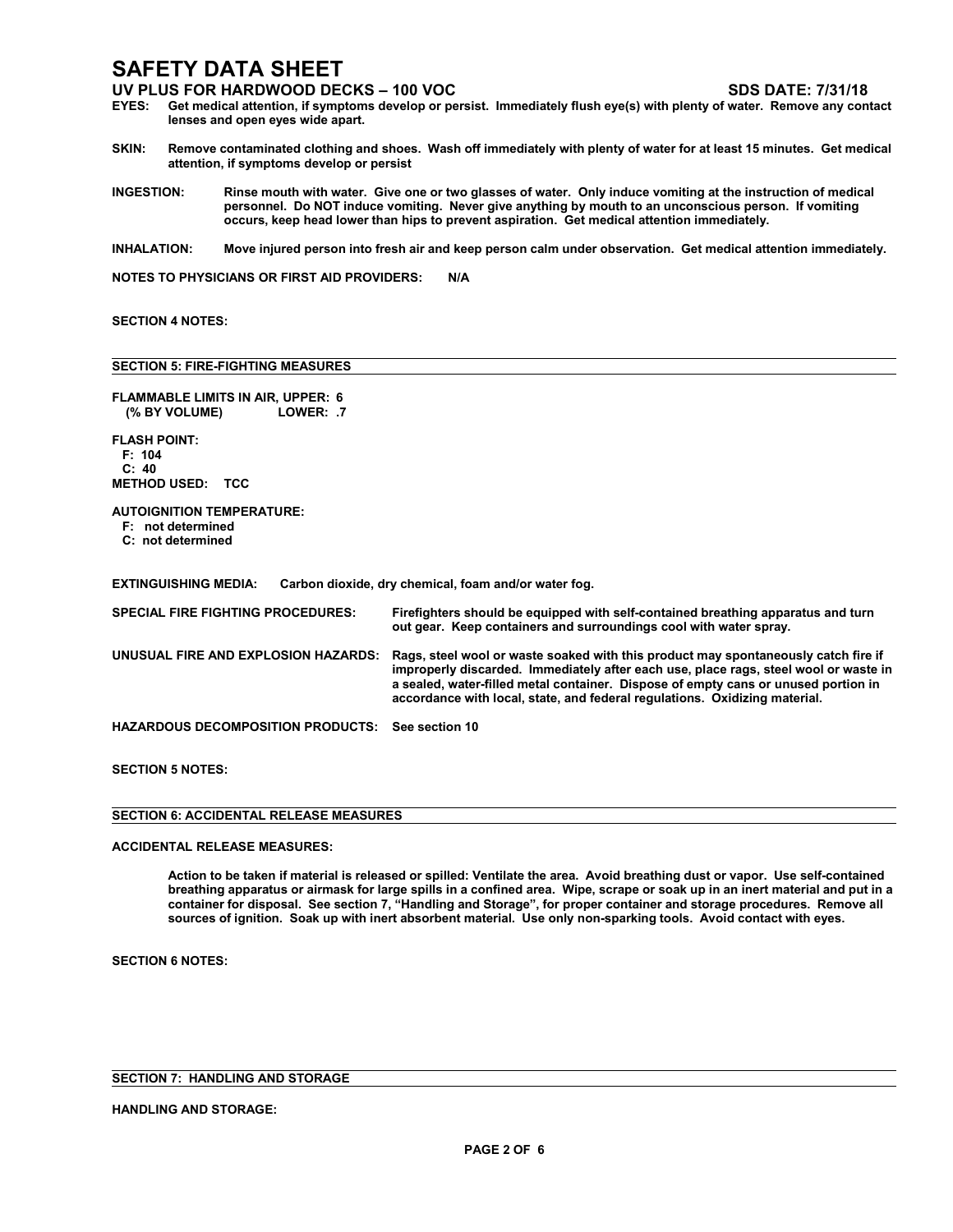## **SAFETY DATA SHEET**

### **UV PLUS FOR HARDWOOD DECKS – 100 VOC SDS DATE: 7/31/18**

Precautions to be taken in handling and storage: Keep away from heat, sparks and open flame. - No smoking. Keep container closed when not in use. Do not store above 120 degrees F. (49 degrees C). Based on flash point and vapor **pressure, suitable storage should be provided in accordance with OSHA regulation 1910.106. Empty containers may** contain product residue, including flammable or explosive vapors. Do not cut, puncture or weld on or near container. All label warnings must be observed until the container has been commercially cleaned or reconditioned. If the product is usednear or above the flashpoint, an ignition hazard may be present. Activities, uses, or operations which liberate vapor (such as mixing or free fall of liquids) may also present an ignition hazard. Please ensure containers and other **interconnected equipmentare properly bonded and grounded at all times.**

**OTHER PRECAUTIONS:**

### **SECTION 7 NOTES:**

|                                  | <b>SECTION 8: EXPOSURE CONTROLS/PERSONAL PROTECTION</b>                                                                                                                                                                                                                                                                                                                |                                                                                                                                                                                                                                                                                                                                                                                      |  |  |  |
|----------------------------------|------------------------------------------------------------------------------------------------------------------------------------------------------------------------------------------------------------------------------------------------------------------------------------------------------------------------------------------------------------------------|--------------------------------------------------------------------------------------------------------------------------------------------------------------------------------------------------------------------------------------------------------------------------------------------------------------------------------------------------------------------------------------|--|--|--|
| <b>ENGINEERING CONTROLS: N/A</b> |                                                                                                                                                                                                                                                                                                                                                                        |                                                                                                                                                                                                                                                                                                                                                                                      |  |  |  |
| <b>VENTILATION:</b>              | Use only in well-ventilated areas. Ensure adequate ventilation, especially in confined areas. Ovens used for<br>curing should contain a fresh air purge to prevent vapours from accumulating and creating a possible explosive<br>mixture. Where the product is used in a hazardous classified area, use explosion-proof<br>electrical/ventilating/lighting/equipment. |                                                                                                                                                                                                                                                                                                                                                                                      |  |  |  |
| <b>RESPIRATORY PROTECTION:</b>   |                                                                                                                                                                                                                                                                                                                                                                        | If exposure cannot be controlled below applicable limits, use the appropriate NIOSH approved<br>respirator such as an air purifying respirator with organic vapor cartridge and dust/mist filter.<br>Consult the respirator manufacturer's literature to ensure that the respirator will provide<br>adequate protection. Read and follow all respirator manufacturer's instructions. |  |  |  |

**EYE PROTECTION: Wear safety glasses or goggles to protect against exposure.**

**SKIN PROTECTION: Appropriate chemical resistant gloves should be worn.**

**OTHER PROTECTIVE CLOTHING OR EQUIPMENT: To prevent skin contact wear protective clothing covering all exposed areas.**

**EXPOSURE GUIDELINES: not available**

**SECTION 8 NOTES:**

### **SECTION 9: PHYSICAL AND CHEMICAL PROPERTIES**

**APPEARANCE: Low viscosity liquid**

**FLAMMABLE LIMITS IN AIR, UPPER: 6 (% BY VOLUME) LOWER: .7**

**ODOR: Normal for this product type**

**VAPOR PRESSURE (mmHg): not determined**

**ODOR THRESHHOLD: not determined**

**VAPOR DENSITY (AIR = 1): not determined**

**pH AS SUPPLIED: not determined**

**SPECIFIC GRAVITY (H2O = 1): .92 @**

**F:**

**C:**

**SECTION 9: PHYSICAL AND CHEMICAL PROPERTIES continued**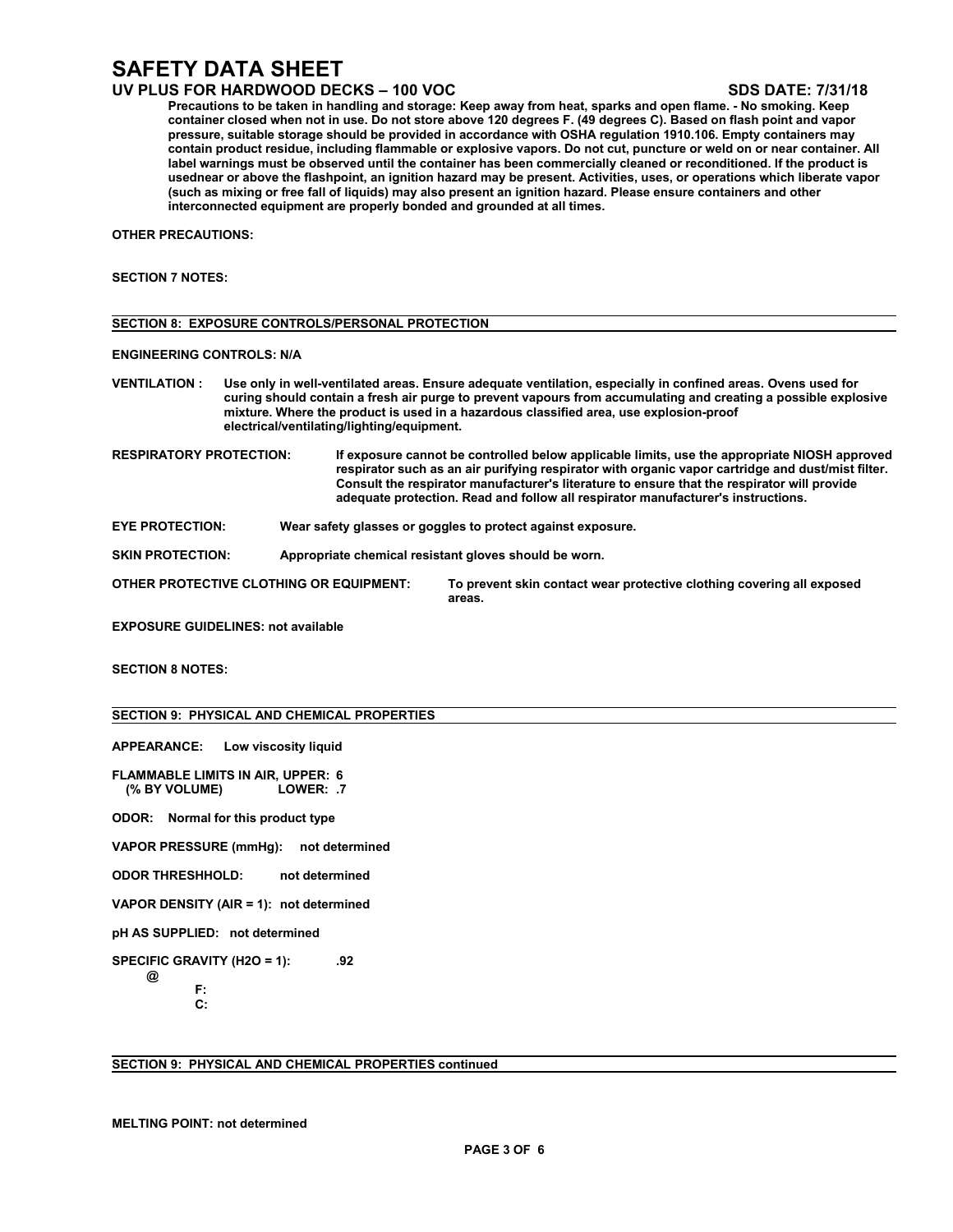## **SAFETY DATA SHEET**

**UV PLUS FOR HARDWOOD DECKS – 100 VOC SDS DATE: 7/31/18**

**FREEZING POINT: not determined**

**SOLUBILITY: Limited solubility in water**

**BOILING RANGE: F: 302 TO 554 C: 150 TO 290**

**FLASH POINT (TCC):**

**F: 104 C: 40**

**EVAPORATION RATE: not determined BASIS (=1):**

**PERCENT SOLIDS BY WEIGHT: 50-55%**

**PERCENT VOLATILE BY WEIGHT: 45-50%**

**VOLATILE ORGANIC COMPOUNDS (VOC):**

**WITH WATER / EXEMPT MATERIALS: .53 LBS/GAL WITHOUT WATER / EXEMPT MATERIALS: .84 LBS/GAL**

**MOLECULAR WEIGHT: N/A**

**VISCOSITY: not determined**

**SECTION 9 NOTES:**

### **SECTION 10: STABILITY AND REACTIVITY**

**STABLE UNSTABLE**

**STABILITY: Stable under normal conditions**

**CONDITIONS TO AVOID (STABILITY): Heat**

**INCOMPATIBILITY (MATERIAL TO AVOID): Strong oxidizing agents**

**HAZARDOUS DECOMPOSITION OR BY-PRODUCTS: Incomplete combustion can yield Carbon monoxide, carbon dioxide and formaldehyde.**

**HAZARDOUS POLYMERIZATION: None anticipated**

**SECTION 10 NOTES:**

### **SECTION 11: TOXICOLOGICAL INFORMATION**

**TOXICOLOGICAL INFORMATION:**

**PAGE 4 OF 6 INGREDIENT: CAS NO. APPROX WT% SELECTED LD50S AND LC50S Octamethylcyclotetrasiloxane 40 to 45% Inhalation LC50: Rat 2975 PPM 4hr vapor 556-67-2**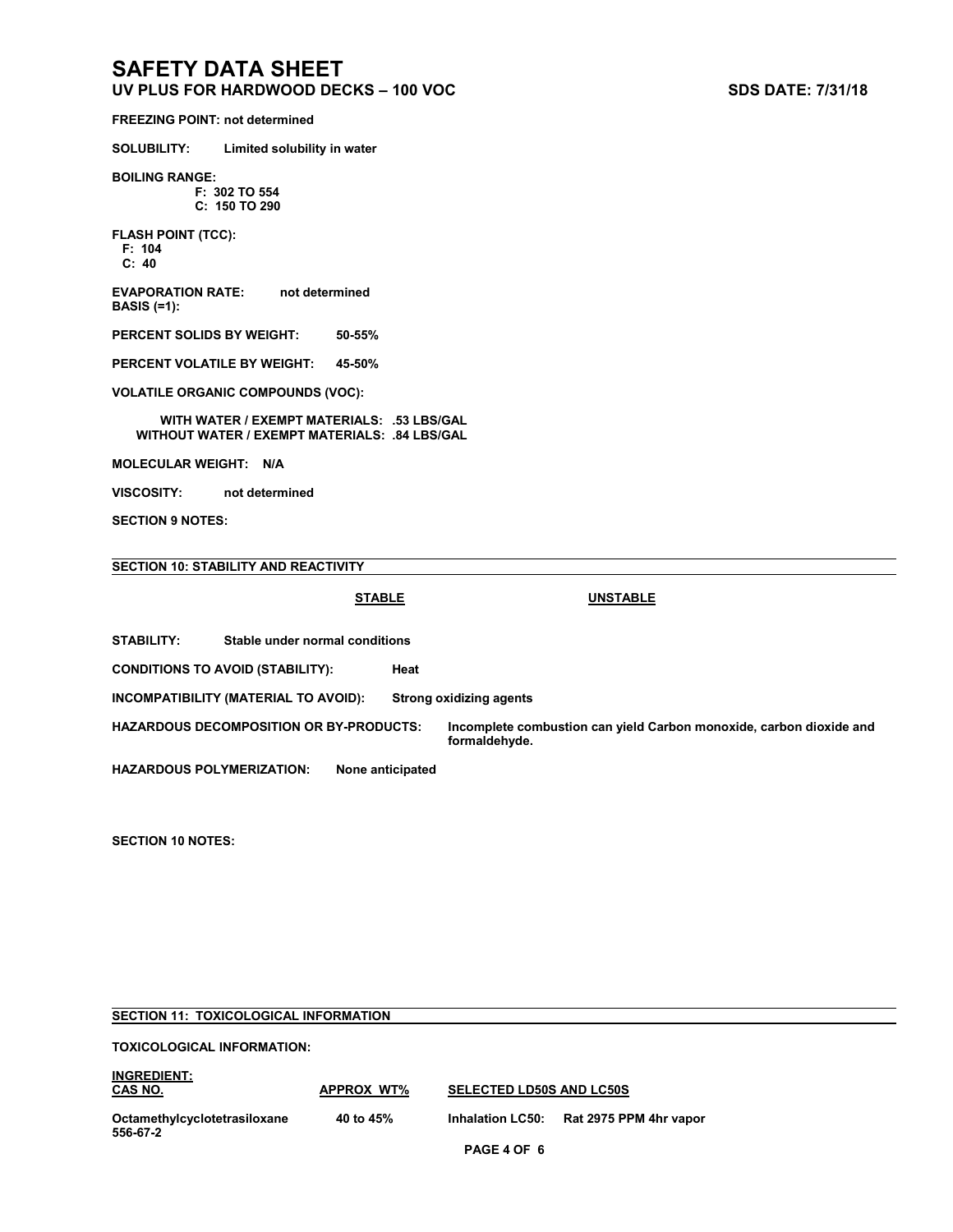### **SAFETY DATA SHEET UV PLUS FOR HARDWOOD DECKS – 100 VOC SDS DATE: 7/31/18**

| <b>Mineral Spirits</b> | 5 to 10% | Inhalation LC50: $>5$ mg/l/4 h, Rat |  |
|------------------------|----------|-------------------------------------|--|
| 64742-47-8             |          |                                     |  |

**SECTION 11 NOTES:**

**SECTION 12: ECOLOGICAL INFORMATION ECOLOGICAL INFORMATION: No information available SECTION 12 NOTES: SECTION 13: DISPOSAL CONSIDERATIONS WASTE DISPOSAL METHOD: Disposal should be made in accordance with federal, state and local regulations RCRA HAZARD CLASS: No information available SECTION 13 NOTES: SECTION 14: TRANSPORT INFORMATION U.S. DEPARTMENT OF TRANSPORTATION\* PROPER SHIPPING NAME: Paint Combustible Liquid**<br>UN1263 **ID** NUMBER: UN<br>PACKING GROUP: III

**PACKING GROUP: III\*U.S Hazmat and/or International DG shipment exceptions The supplier may apply one of the following exceptions: Combustible Liquid, Consumer Commodity, Limited Quantity, Viscous Liquid, Does Not Sustain Combustion,or others, as allowed under 49CFR Hazmat Regulations. Please consult 49CFR Subchapter C to ensure that subsequent shipments comply with these exceptions.**

**WATER TRANSPORTATION PROPER SHIPPING NAME: Paint HAZARD CLASS: 3 ID** NUMBER: UN<br>PACKING GROUP: III **PACKING GROUP: III**

**AIR TRANSPORTATION – Not Determined PROPER SHIPPING NAME: HAZARD CLASS: ID NUMBER: PACKING GROUP: LABEL STATEMENTS:**

**OTHER AGENCIES:**

**SECTION 14 NOTES:**

### **SECTION 15: REGULATORY INFORMATION**

**No additional information**

**SECTION 15 NOTES:**